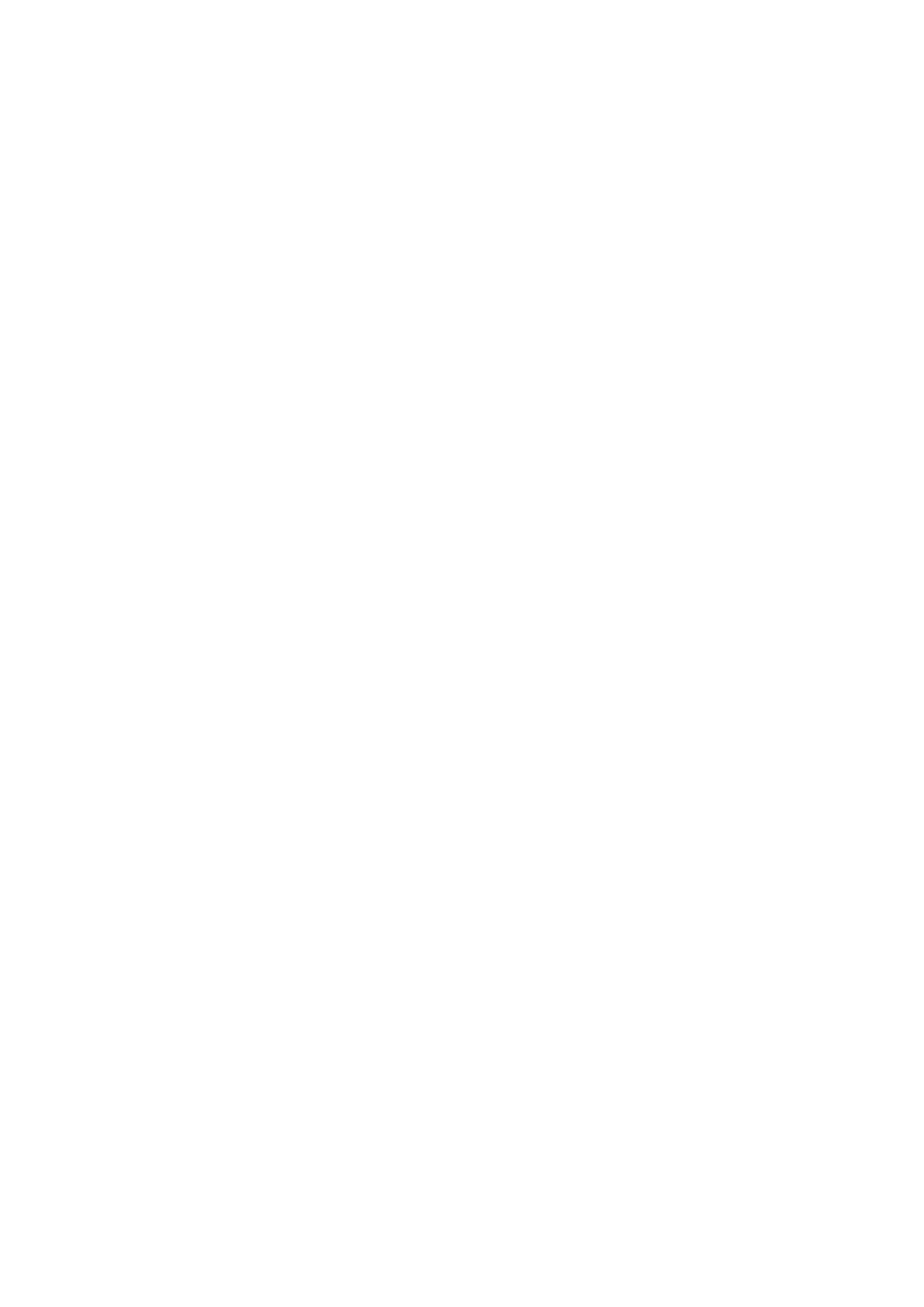# **Financial Reporting (Departments and Public Bodies) Bill**

[AS INTRODUCED]

# **CONTENTS**

- 1. Estimates: inclusion of resources used by designated bodies
- 2. Definition of "the Department"<br>3. Commencement
- 3. Commencement
- 4. Short title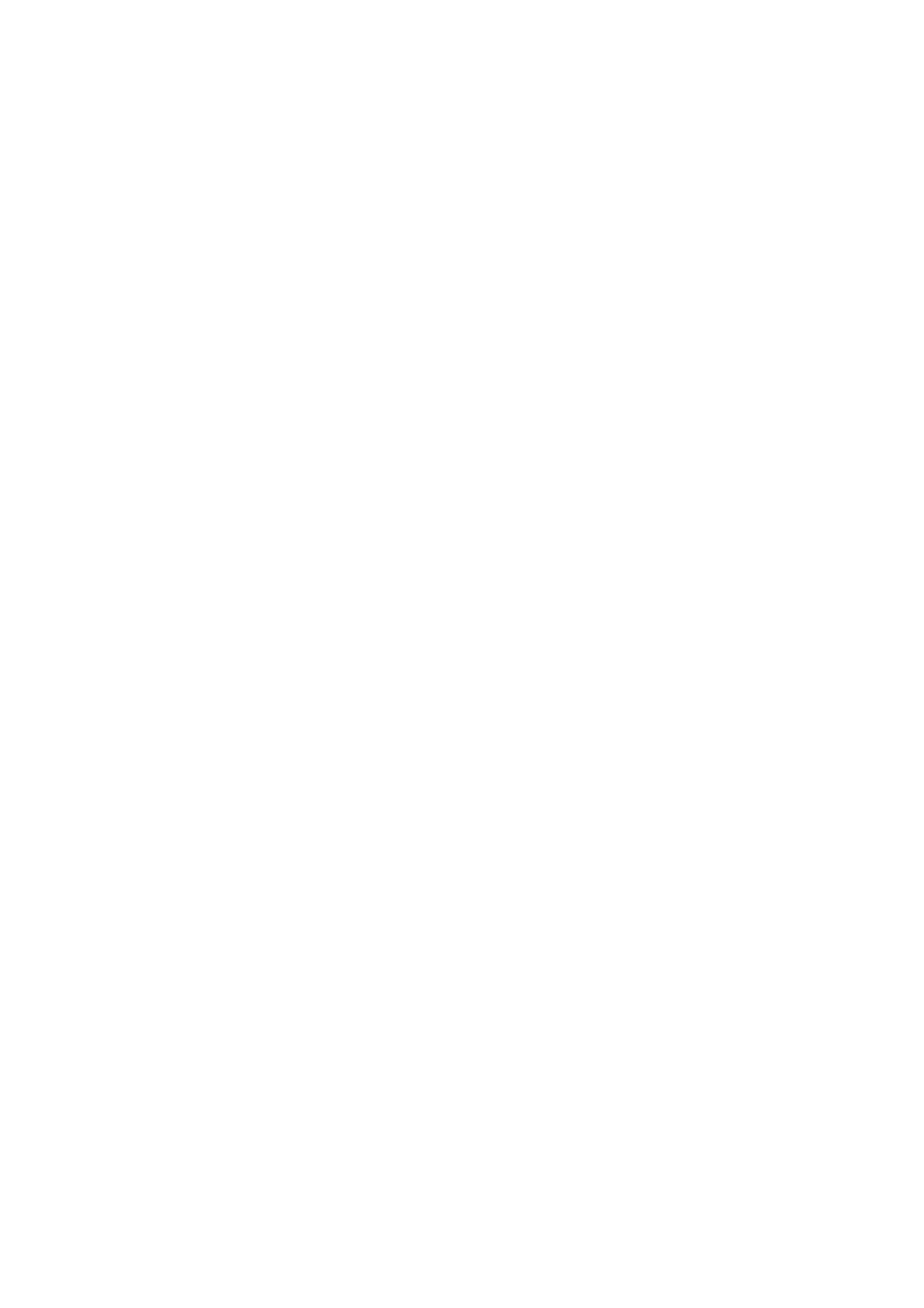### A

# **BILL**

#### TO

Amend the law relating to the preparation of estimates and accounts of departments and certain non-departmental public bodies; and for connected purposes.

B E IT ENACTED by being passed by the Northern Ireland Assembly and assented to by Her Majesty as follows:

#### **Estimates: inclusion of resources used by designated bodies**

**1.**—(1) The Government Resources and Accounts Act (Northern Ireland) 2001 is amended as follows.

(2) After section 8 (use of accruing resources) insert—

#### *"Estimates*

#### **Departmental estimates: inclusion of resources used by designated bodies**

8A.—(1) Any estimate for a Northern Ireland department for approval by the Assembly in respect of a financial year must be prepared in accordance with such directions as the Department may issue.

(2) The Department may direct that the estimate is to include information relating to resources expected to be used by any body that is a designated body in relation to the department.

(3) For the purposes of this section a body is a "designated" body in relation to a department if—

- (a) it is designated in relation to the department by an order made by the Department, or
- (b) it falls within a description of body designated in relation to the department by such an order.

(4) A body, or a description of body, may be designated in relation to a department for a particular financial year or generally.

10

15

5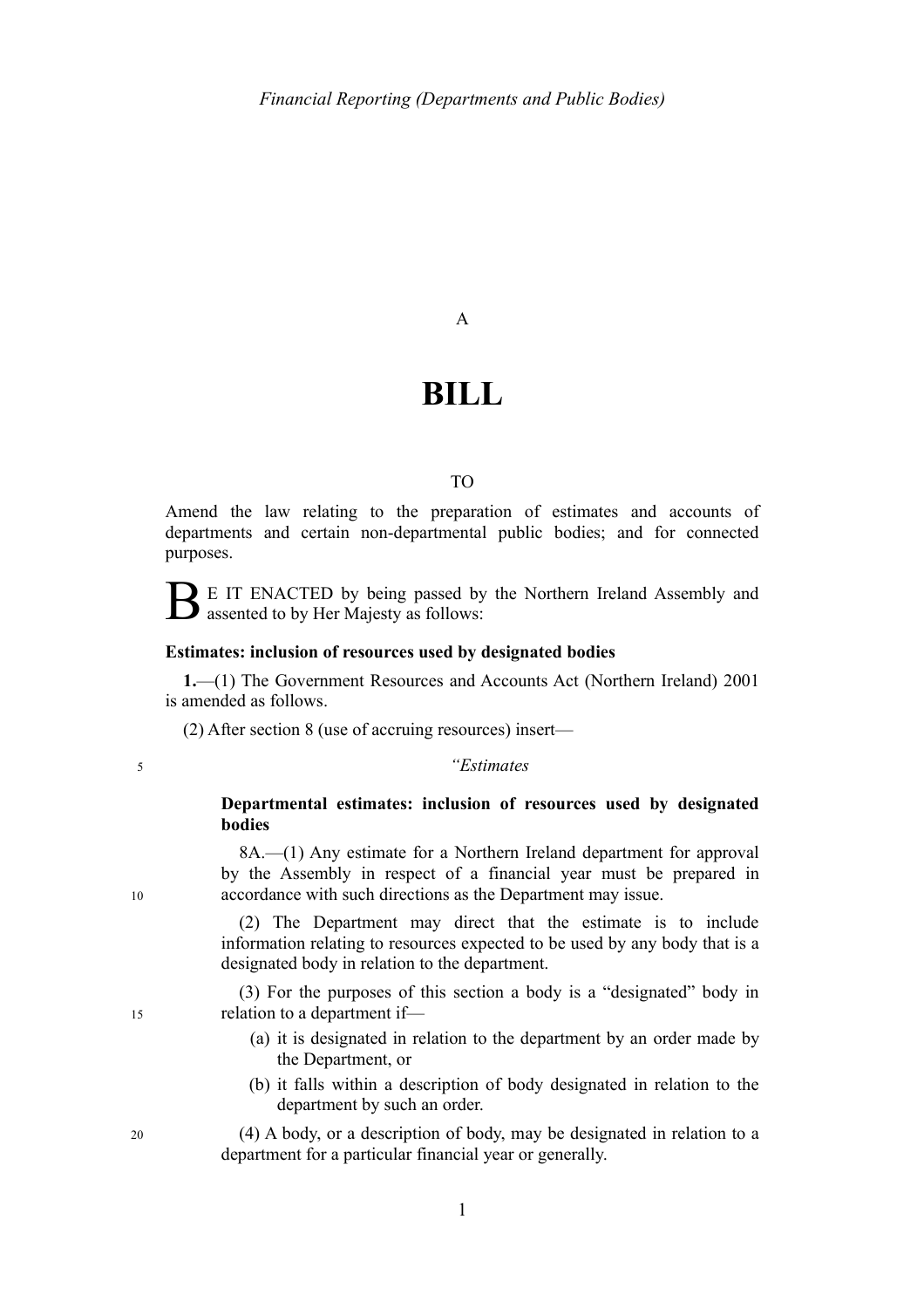(5) The Department must, where it thinks it appropriate, consult the Treasury before designating a body or a description of body.

(6) In determining for any purpose whether a body has a particular relationship with a Northern Ireland department (for example, whether it is controlled by, or otherwise dependent on, the department), the following must be disregarded—

- (a) the fact that an estimate for the department in respect of a financial year includes information relating to the body, and
- (b) the fact that the department's resource accounts for a financial year prepared under section 9 include information relating to the body.
- (7) An order under subsection (3) is subject to negative resolution.

#### **Estimates: non-departmental bodies and other persons**

8B.—(1) Subject to subsection (2), where an estimate is prepared for approval by the Assembly for any body or person in respect of any financial year, section 8A applies with appropriate modifications in relation to that body or person in respect of that financial year as it applies in relation to a Northern Ireland department.

(2) Subsection (1) does not apply to the Northern Ireland Audit Office.".

(3) In section 9(1) (resource accounts: preparation), for paragraphs (a) and (b) substitute— 20

- "(a) resources acquired, held or disposed of during the year by—
	- (i) the department, or
	- (ii) any body that is a designated body under section 8A in relation to the department for the year, and
- (b) the use of resources during the year by the department or any such body.".

(4) In section 10(1) (resource accounts: scrutiny by the Comptroller and Auditor General), for paragraph (d) substitute—

"(d) that—

- (i) the financial transactions of the department, and
- (ii) the financial transactions of any body that is a designated body under section 8A in relation to the department for the year in question,

are in accordance with any relevant authority.".

#### **Definition of "the Department"**  35

**2.** In section 26(2) (interpretation) of the Government Resources and Accounts Act (Northern Ireland) 2001, in the definition of "the Department", omit "and Personnel".

#### **Commencement**

**3.** This Act comes into operation on the day after this Act receives Royal Assent. 40

10

15

5

 $25$ 

30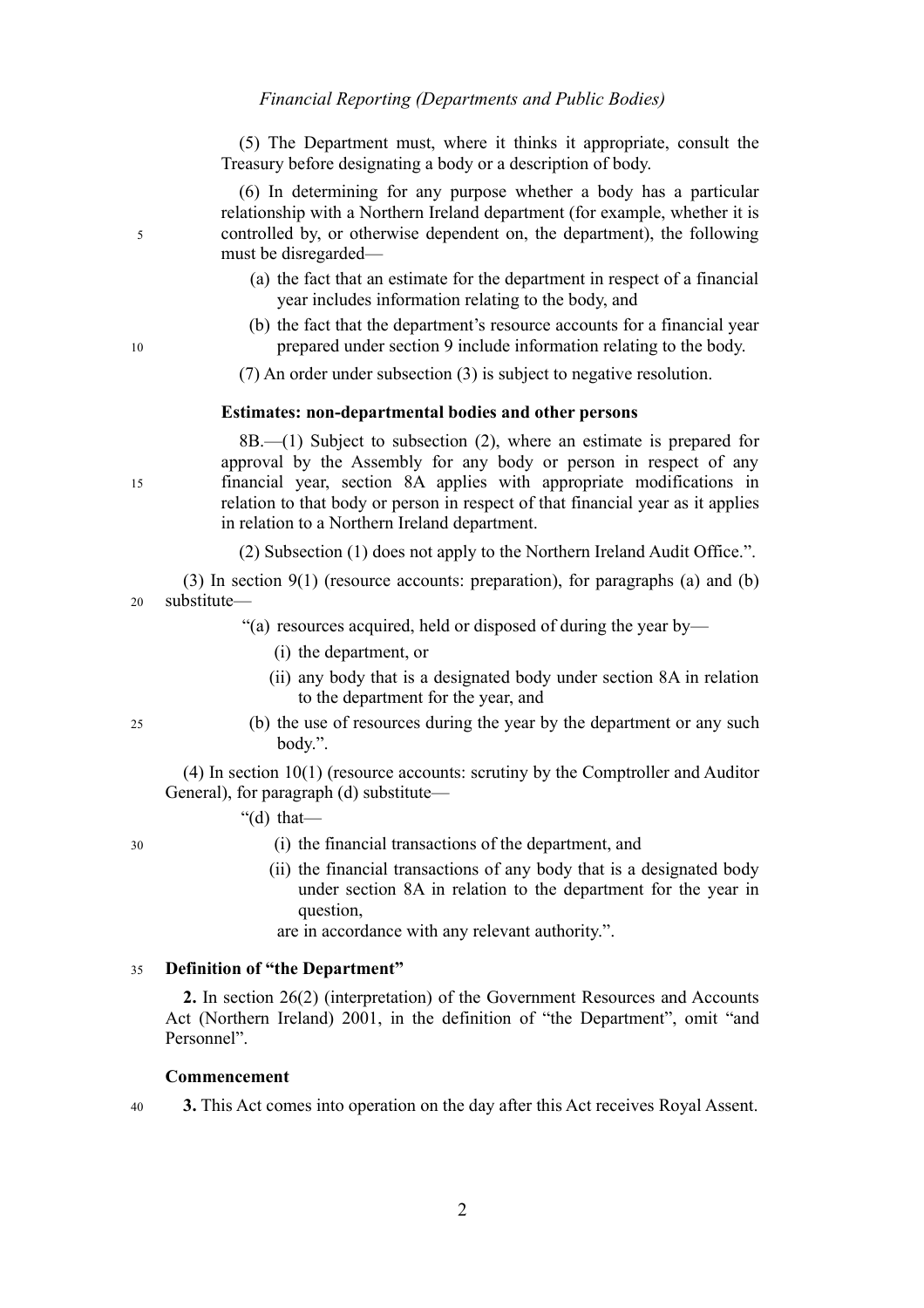### **Short title**

**4.** This Act may be cited as the Financial Reporting (Departments and Public Bodies) Act (Northern Ireland) 2021.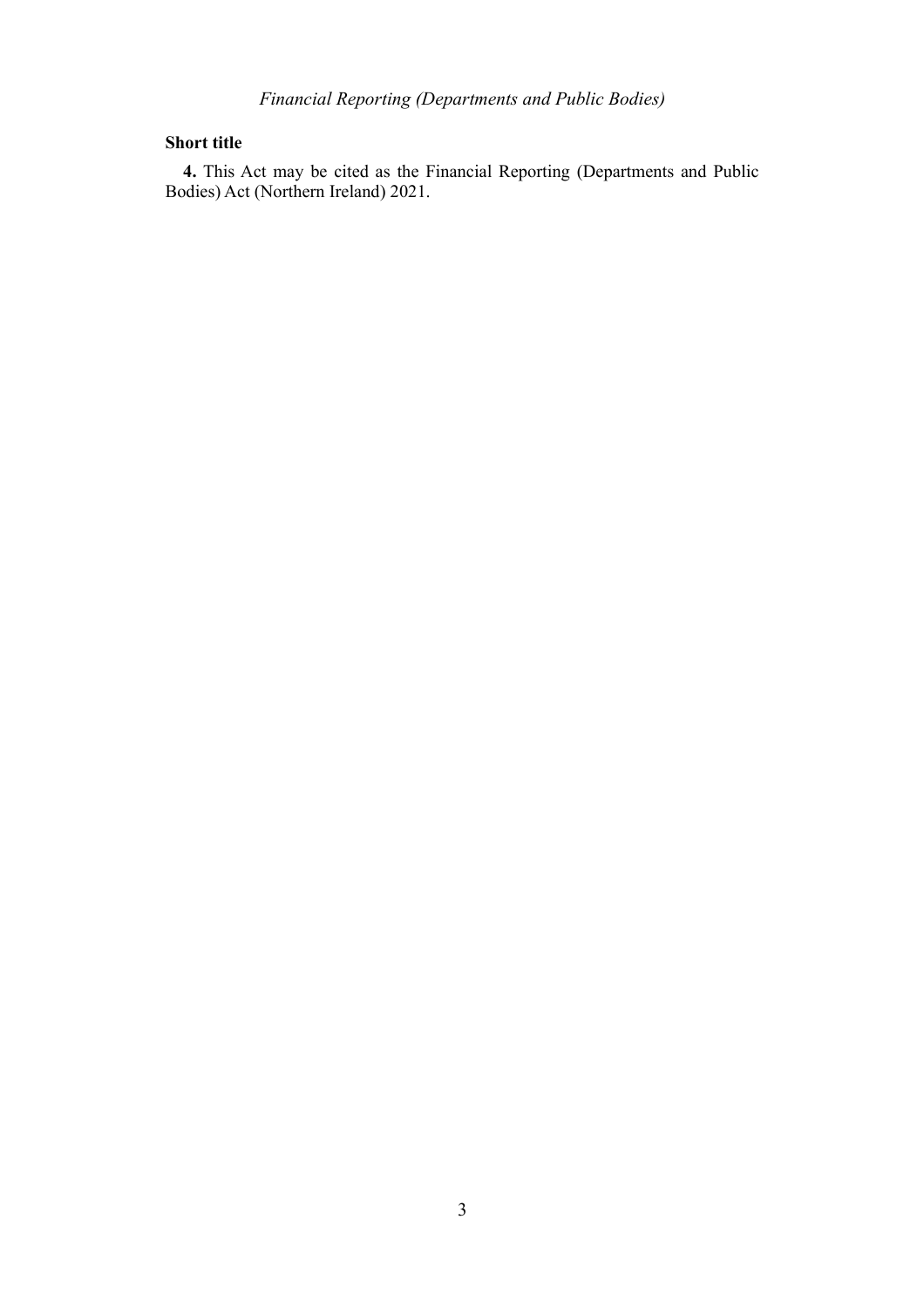# **Financial Reporting (Departments and Public Bodies) Bill**

## [AS INTRODUCED]

A Bill to amend the law relating to the preparation of estimates and accounts of departments and certain non-departmental public bodies; and for connected purposes.

| Introduced by: | Mr Conor Murphy, Minister of Finance |
|----------------|--------------------------------------|
| On:            | 01 June 2021                         |
| Bill Type:     | Executive Bill                       |

### **ACCOMPANYING DOCUMENTS An Explanatory and Financial Memorandum is printed separately as NIA Bill 21/17-22 EFM.**